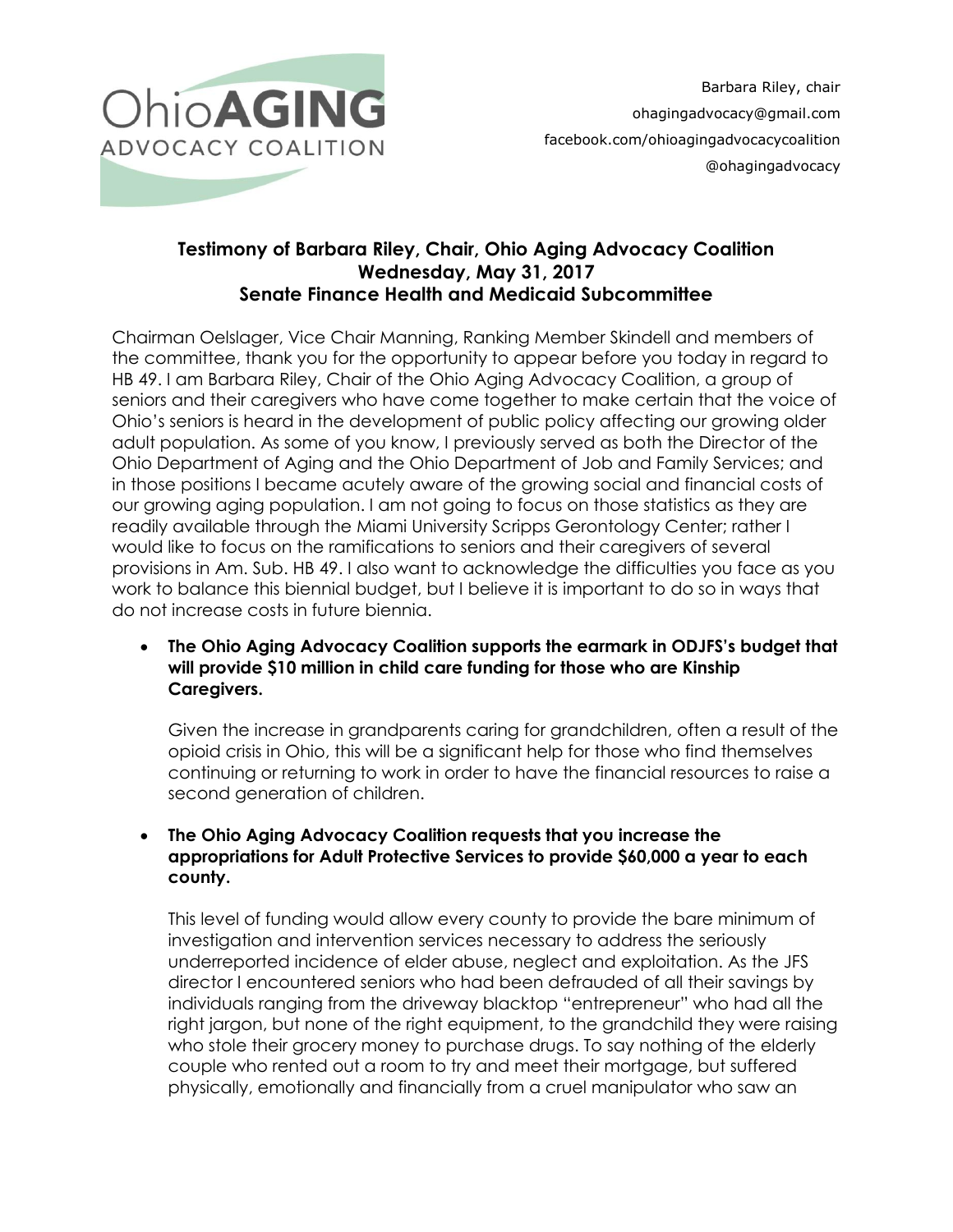easy mark. We must provide the counties with the ability to intervene and protect these vulnerable citizens.

#### **We are requesting that the Senate remove the moratorium on rate increases for Personal Care Assistance and Assisted Living and add language that reserves the skilled nursing facility rate increase to only those providing high quality care.**

Assisted Living costs reportedly exceed Medicaid reimbursement levels, and our Coalition fears that quality will be adversely affected with a rate freeze. Medicaid reimbursement has not been increased since the inception of the AL waiver, but costs have not been stagnant. Similarly, personal care assistance is one of the waiver services that is crucial in keeping older adults with disabilities in their own homes and communities, and if rates remain low the ability to attract and train a quality workforce is in question. It is the direct care workers in both AL and in seniors' own homes who provide crucial services and we know that quality is sacrificed when that workforce turns over often and does not receive adequate training, salaries and benefits.

Quality is also the focus when looking at rates for nursing facilities. We feel strongly that those who provide high quality care to our frailest seniors should be the ones who receive rate increases in order to maintain that quality. If those increases were significant, they would provide incentives to the others to improve quality in order to access a higher reimbursement rate.

## **We support a delay of the implementation of Managed Long Term Services and Supports and the creation of a study committee that includes representatives of seniors and their caregivers.**

Although it is accurate that the Managed Care Plans have made improvements in the three years of MyCare operations, and it is true that the Department of Medicaid's recent review indicates some procedural improvements, there is too much that we do not know. The Hedis measures that they spotlight in their review are not applicable to long-term care, as they focus on acute care measures. A thorough evaluation that compares participants' outcomes, satisfaction and access to care in non-MyCare vs. MyCare long-term services and supports would be more indicative of how successful the MCOs have been in administering and delivering these services.

Some of the difficulties we have encountered include the lack of understanding of the role of caregivers, delays in service authorization or uninformed denials of service, delays in payment forcing some of our providers out of business and limiting our choice of providers, and a lack of understanding of the needs of individuals using long-term services and supports. I encourage you to delay this implementation until we have an evaluation that clearly sets forth the outcomes of MyCare in relation to long-term services and supports.

Some of the difficulties encountered in MyCare could have been avoided if the timeline had been less compressed, and if potential consumers had better understood the process before being asked to comment. In fact, had they been part of the actual planning from the beginning, and if the implementation had